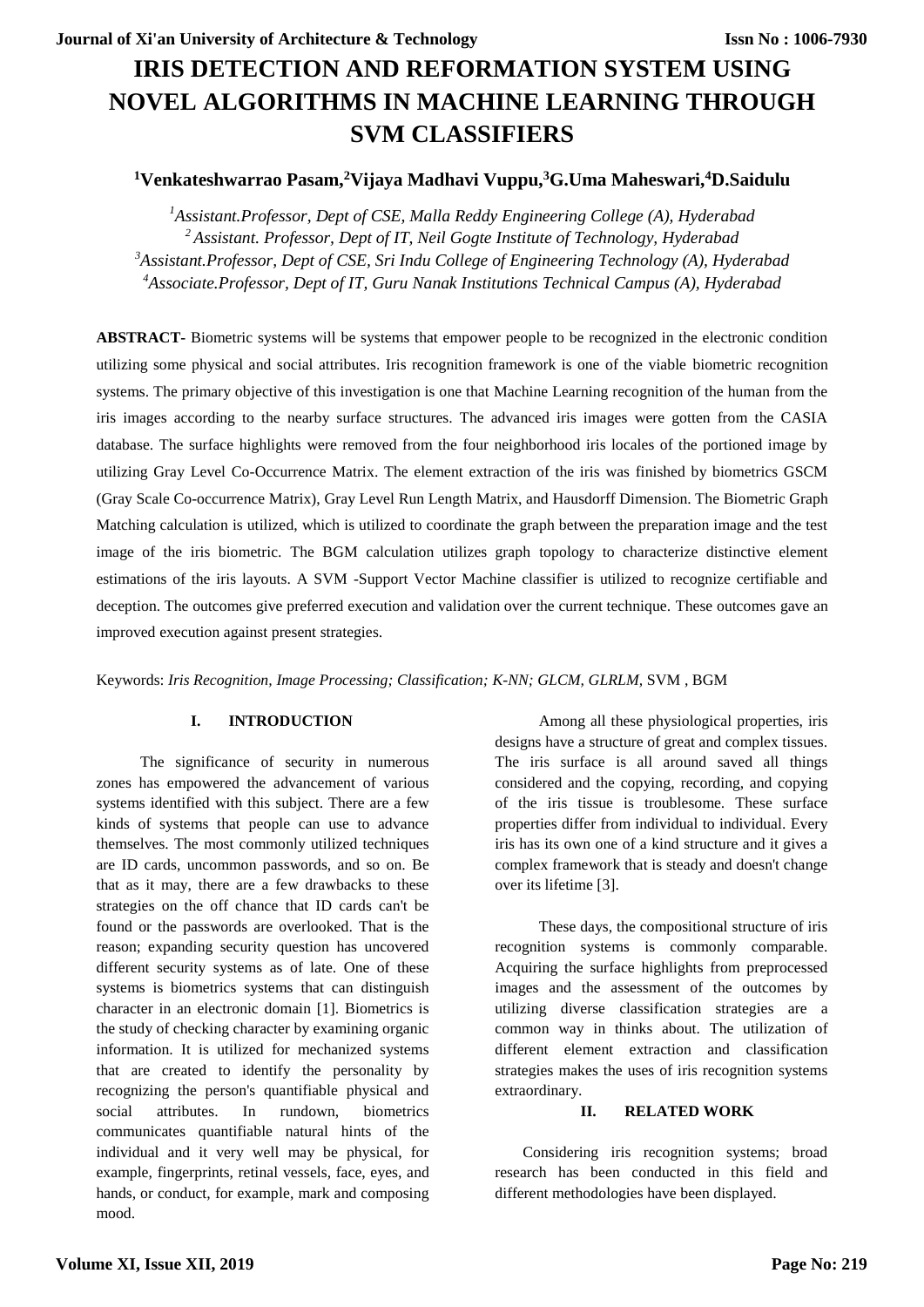The greater part of these examinations depend on the most recent fifteen years [4-5]. The principal fruitful iris recognition framework was proposed by J.Daughman in 1993 [4]. In spite of the fact that this work was distributed numerous years back, despite everything it keeps up its logical incentive as it gives answers for all aspects of the iris recognition framework.During the time spent removing highlight vectors from iris images, distinctive element extraction techniques, for example, Laws Texture Energy Measurements (TEM) [5], Gabor Wavelet Transform (GWT) [6], Wavelet Packet Transformation (WPT) [7], Discrete Wavelet Transform (DWT) [8], Principal Component Analysis (PCA) [6], Independent Component Analysis (ICA) and Gray Level Co-Occurrence Matrices (GLCM) [9] were utilized. Moreover, classifiers, for example, k-Nearest Neighbor (k-NN) technique [5], Artificial Neural Networks (ANN) [8] and Support Vector Machines SVM [2] were utilized for the classification of iris images.

There are various methodologies for include extraction dependent on GLCM and GLRM are displayed by an alternate creator. In this segment, some examination papers have been investigated. S. B. Kulkarni et al. [1], proposed an iris recognition framework in which highlights are separated by utilizing GLCM and GLRLM systems. The extricated highlight vectors are ordered by utilizing a SVM classifier. This framework gives 75% exactness for GLCM, 57.14% for GLRLM and 88.89% for a combination of GLCM [9] and GLRLM procedures. Asim Ali Khan et al. [2], proposed iris recognition for individual verification utilizing SVM and NN procedures. The framework utilizes the CASIA V.1 database for assessment. Hough change used to portion out the iris from the eye image. Gabor channel separates the highlights from the fragmented image. ANN and SVM classifier is utilized to order the component of iris. From the outcome, it is discovered that the SVM classifier gives higher precision than the ANN. ANN gives 83.65% and SVM gives 90.25% precision.

Amol M. Patil et al. [3] present a surface component extraction system dependent on GLCM and Hausdorff Dimension procedure. The matching of the iris is finished by the BGM calculation. It utilizes graph topology to characterize the element vector of the iris. The separated element vectors are then characterized by the SVM classifier.

Upasana Tiwari et al. [4] utilize the CASIA and MMU database for an individual recognizable proof framework utilizing iris. In this framework, the highlights are extricated utilizing a Gabor channel and diminished its dimensionality by the PCA calculation. SVM classifier groups the iris into approved and unapproved classifications. **Volume XI, Issue XII, 2019**

S B Kulkarni et al. [5] proposed a mixture include extraction procedure by the combination of GLCM and GLRLM method. This framework doesn't variation to the iris turn. The SVM classifier gives 75% precision for GLCM, 57.14% for GLRLM and 88.89% for a combination of GLCM and GLRLM strategy for a standardized image while it gives 82.35% exactness for GLCM, 57.14% for GLRLM and 94.73% for a combination of GLCM and GLRLM for standardized iris information.

#### **III. PROPOSED WORK**

In this paper, we present a decent approach for individual recognition utilizing iris crisscross example. This framework incorporates image obtaining, preprocessing to dispense with clamor, iris confinement, and iris standardization, image honing, include extraction, and classification. The Block graph of the proposed framework is appeared in fig.1.



**Fig 1. Block diagram of the proposed system**

#### **a) Pre-Processing**

Before the component extraction process, all images were-handled in this stage. The size of the images utilized in the application is 576x768 pixels. Since the images utilized in this investigation are in 3D PNG organization, they were converted to 2-D grayscale position by utilizing the MATLAB 2011a program. The student and sclera zone of each image were then forgotten about by the division procedure with the goal that lone iris tissue stayed in all images.

#### b) **Segmentation**

Since the inner and external limit of an iris can be almost displayed as a circle, the inside coordinates (xc, yc) with inner span ri and external range ro of the circle can be determined for every iris image. Accept all the iris images have roughly a **Page No: 220**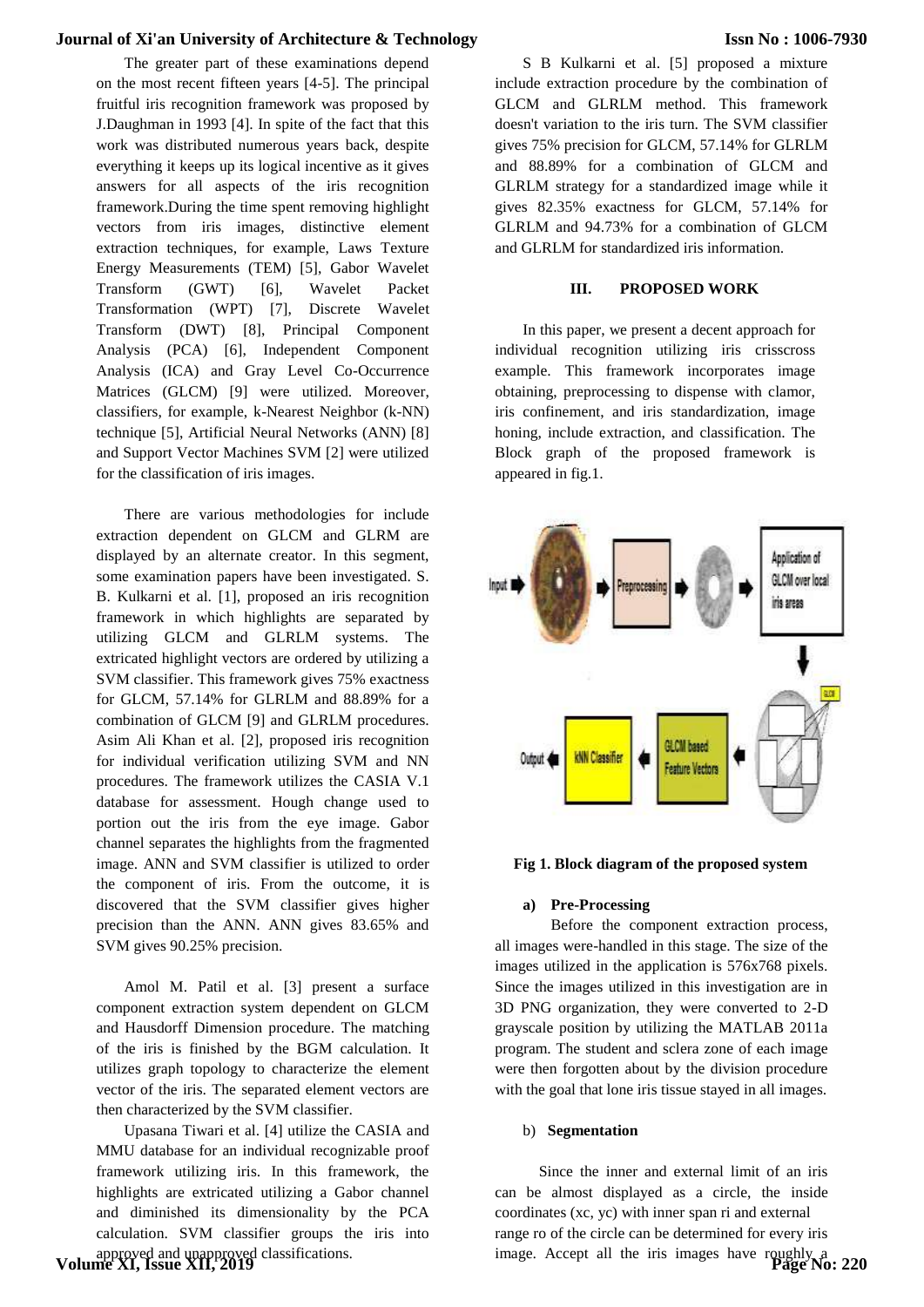similar institutionalization and confinement, at that point the region among inner and external limits  $(r$ i $\langle$ area $\langle$ ro) can be sectioned by utilizing MATLAB 2011a. A portion of the divided iris images utilized in the examination are appeared in Fig. 2.





#### **c) Feature Extraction**

GLCM was applied to the distinctive neighborhood iris areas of the divided image as appeared in Fig. 3. The surface highlights acquired from the four diverse nearby iris zones were watched most reasonable parameters by checking intra correlation among the neighborhood iris locales. Accordingly, the parameters were included consecutively and an element vector with a length of 4x22= 88 highlights (22 highlights for every nearby iris zone) was constructed for each image. Computation subtleties were clarified in a thirty segment.

#### **3.1 Gray Level Co-Occurence Matrix (GLCM)**

GLCM is a component extraction strategy proposed by M. Haralick and it characterizes the connection between two neighboring pixels in a grayscale image [1]. The first of these pixels is known as the reference pixel and the second as the neighboring pixel. The conveyance in the matrix is balanced according to the separation between the pixels and the edge. This matrix is a square matrix of N size what's more, it predicts a capacity that speaks to the joint likelihood dispersion of gray level matches in an image [2].



## **Fig 3. Extraction of the texture features from iris local areas.**

Notwithstanding the separation between pixels, it is additionally important to know the bearings of the pixel sets. The most common known bearings are 135, 90, 45, 0 and the even likenesses of these edges [2]. A case of a co-occurrence matrix is given in Fig. 4. Here, the quantity of gray levels, the separation (d) between the pixels and the bearing point (theta) were picked 8, 1 and 0, separately. Since the  $(1,1)$  pixel pair at the coordinates I  $(1,1)$ and  $I(1,2)$  in the image matrix  $(I)$  is rehashed once, the estimation of the pixel pair in the co-occurrence matrix (f) becomes f  $(1,1) = 1$ . So also, since the (6,2) pixel pair is rehashed multiple times in the matrix I, the estimation of the pixel pair (6,2) in the matrix f can't avoid being f  $(6,2) = 3$ . These means are rehashed for the other pixel matches in the image matrix and the co-occurrence matrix of the whole image is determined along these lines [3].



**Fig 4: GLCM MATRIX**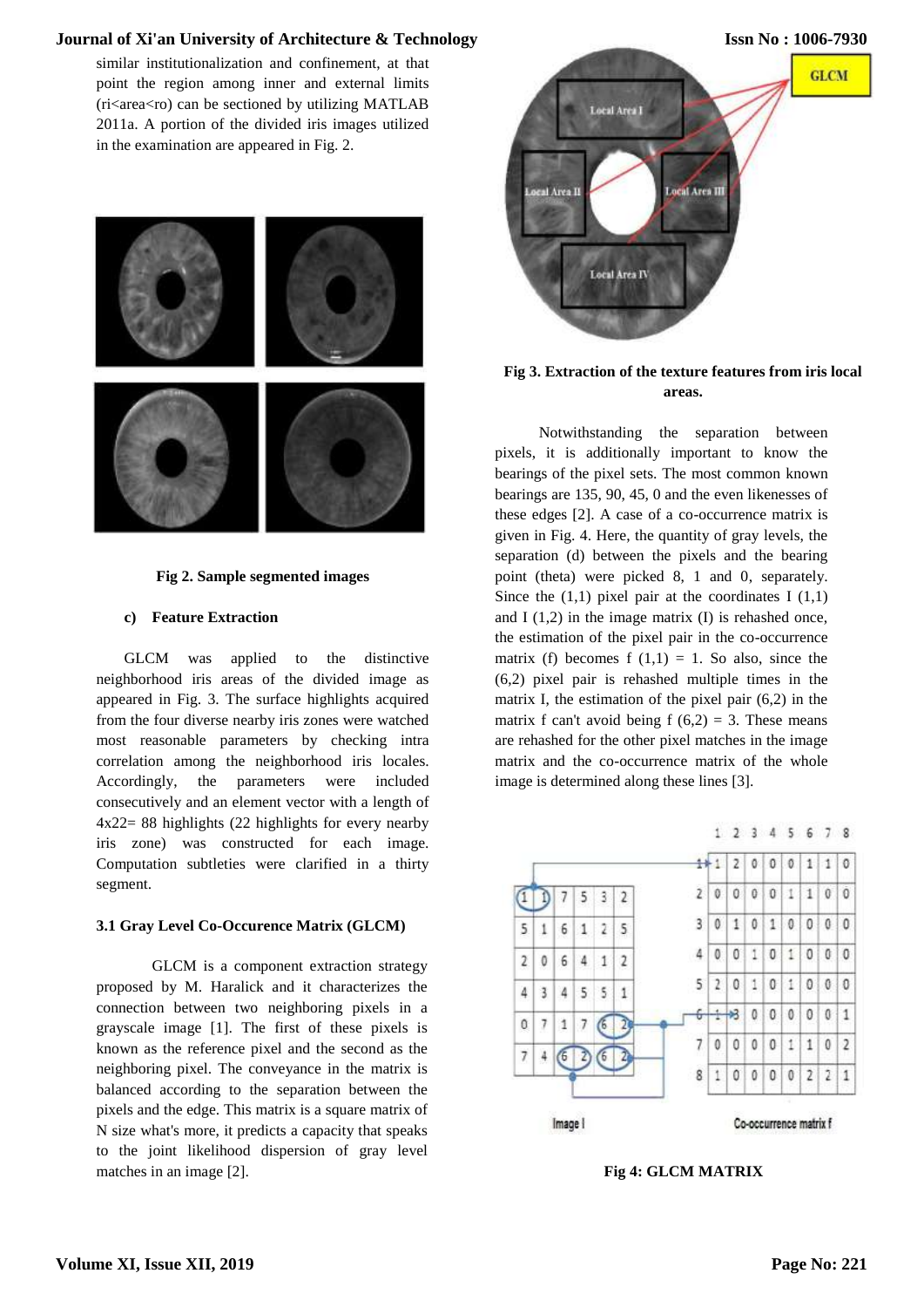## **3.2 Grey-Level Run Length Matrix Algorithm**

The gray-level run-length matrix (GLRLM) gives the size of homogeneous runs for each gray level. This matrix is computed for the 13 distinct headings in 3D (4 in 2D) and for every one of the 11 surface lists got from this matrix, the 3D esteem is the normal over the 13 bearings in 3D (4 in 2D). The component (i,j) of GLRLM corresponds to the quantity of homogeneous runs of j voxels with force I in an image and is called  $GLRLM(i,j)$  from that point. We should feature that comparisons of results with other programming supporting surface investigation ought to be performed with extraordinary consideration. The figuring of the surface lists coming about because of the matrix GLRLM can vary between programming. For example, in pyRadiomics (v1.1.1), after the estimation of the matrix GLRLM and before the extraction of the textural records, the matrix is edited (gray-level hub of GLRLMs trimmed among least and most extreme watched gray-levels and a runlength hub of GLRLMs trimmed to a greatest watched run-length). This moves lists (i,j) of the matrix and consequently the estimations of the subsequent textural lists.

## **GLRLM\_SRE,GLRLM\_LRE**, Short-Run

Emphasis or Long-Run Emphasis is the distribution of the short or the long homogeneous runs in an image.

*GLRLM SRE*=*Average over* 13 *directions*( $1H\overline{\Sigma}i\overline{\Sigma}jG$ *LRLM*(*i*,*j*)*j*2)

*GLRLM*\_*LRE*=*Average over* 13 *directions*(1*H*∑*i*∑*jG LRLM*(*i*,*j*)⋅*j*2)

Where *H* corresponds to the number of homogeneous runs in the Volume of Interest.

**GLRLM\_LGRE, GLRLM\_HGRE**, Low Graylevel Run Emphasis or High Gray-level Run Emphasis is the distribution of the low or high greylevel runs.

*GLRLM*\_*LGRE*=*Average over* 13 *directions*(1/*H*∑*i*∑ *jGLRLM*(*i*,*j*)*i*2)

*GLRLM*\_*HGRE*=*Average over* 13 *directions*(1/*H*∑*i*∑ *jGLRLM*(*i*,*j*)⋅*i*2)

**GLRLM\_SRLGE, GLRLM\_SRHGE**, Short-Run Low Gray-level Emphasis or Short-Run High Graylevel Emphasis is the distribution of the short homogeneous runs with low or high grey-levels. *GLRLM*\_*SRLGE*=*Average over* 13 *directions*(1/*H*∑*i*

∑*jGLRLM*(*i*,*j*)*i*2⋅*j*2)

*GLRLM*\_*SRHGE*=*Average over* 13 *directions*(1/*H*∑*i* ∑*jGLRLM*(*i*,*j*)⋅*i*2*j*2)

**GLRLM\_LRLGE, GLRLM\_LRHGE**, Long-Run Low Gray-level Emphasis or Long-Run High Graylevel Emphasis is the distribution of the long homogeneous runs with low or high grey-levels. *GLRLM*\_*LRLGE*=*Average over* 13 *directions*(1/*H*∑*i*

*GLRLM*\_*LRHGE*=*Average over* 13 *directions*(1/*H*∑*i* ∑*jGLRLM*(*i*,*j*)⋅*i*2⋅*j*2)

**GLRLM\_GLNUr, GLRLM\_RLNU**, Gray-Level Non-Uniformity for a run or Run Length Non-Uniformity is the non-uniformity of the grey-levels or the length of the homogeneous runs.

*GLRLM*\_*GLNUr*=*Average over* 13 *directions*(1/*H*∑*i*( ∑*jGLRLM*(*i*,*j*))2) *GLRLM*\_*RLNU*=*Average over* 13 *directions*(1/*H*∑*j*(

 $∑iGLRLM(i,j))2)$ 

**GLRLM\_RP**, Run Percentage, measures the homogeneity of the homogeneous runs. *GLRLM*\_*RP*=*Average over* 13 *directions*(*H*∑*i*∑*j*(*j*⋅*G LRLM*(*i*,*j*))).

## **3.3 Hausdorff Dimension by Box Counting Method Algorithm**

A quantitative investigation of edge unpleasantness is completed to represent the level of harshness of information images. Commonly known as the Hausdorff Dimension (H.D.), the calculation appeared in figure 3 gives the total border unpleasantness as a fractal measurement. The fractal measurement depicts the complexity of an article; on account of gadgets introduced here, this calculation gives edge harshness which infers parasitic emanation locales for incredibly unpleasant borders [1]. On Hausdorff Dimension scale, an element of 1 likens to a smooth line, while 2 infers fractal complexity like that of a Julia set, and in light of the fact that the gadgets displayed here are considered truncated fractals, the fractal measurement determined is bound by as far as possible, for example  $1 < H.D. < 2$ . The calculation to accomplish this beginnings with an information electron micrograph image transferred inside Matlab (figure 3), at that point the Canny calculation [2] is utilized to discover the edge inside the image and superimposes a lattice of N squares over the edge while counting the involved squares that the edge goes through (upper right, N(s)). This is continued for an expanding number of squares and the fractal measurement (H.D) is given by the inclination of the logarithm of the quantity of squares log N, over the quantity of squares involved by the edge log  $N(s)$ , as showed by figure 3 (base) and condition (1)

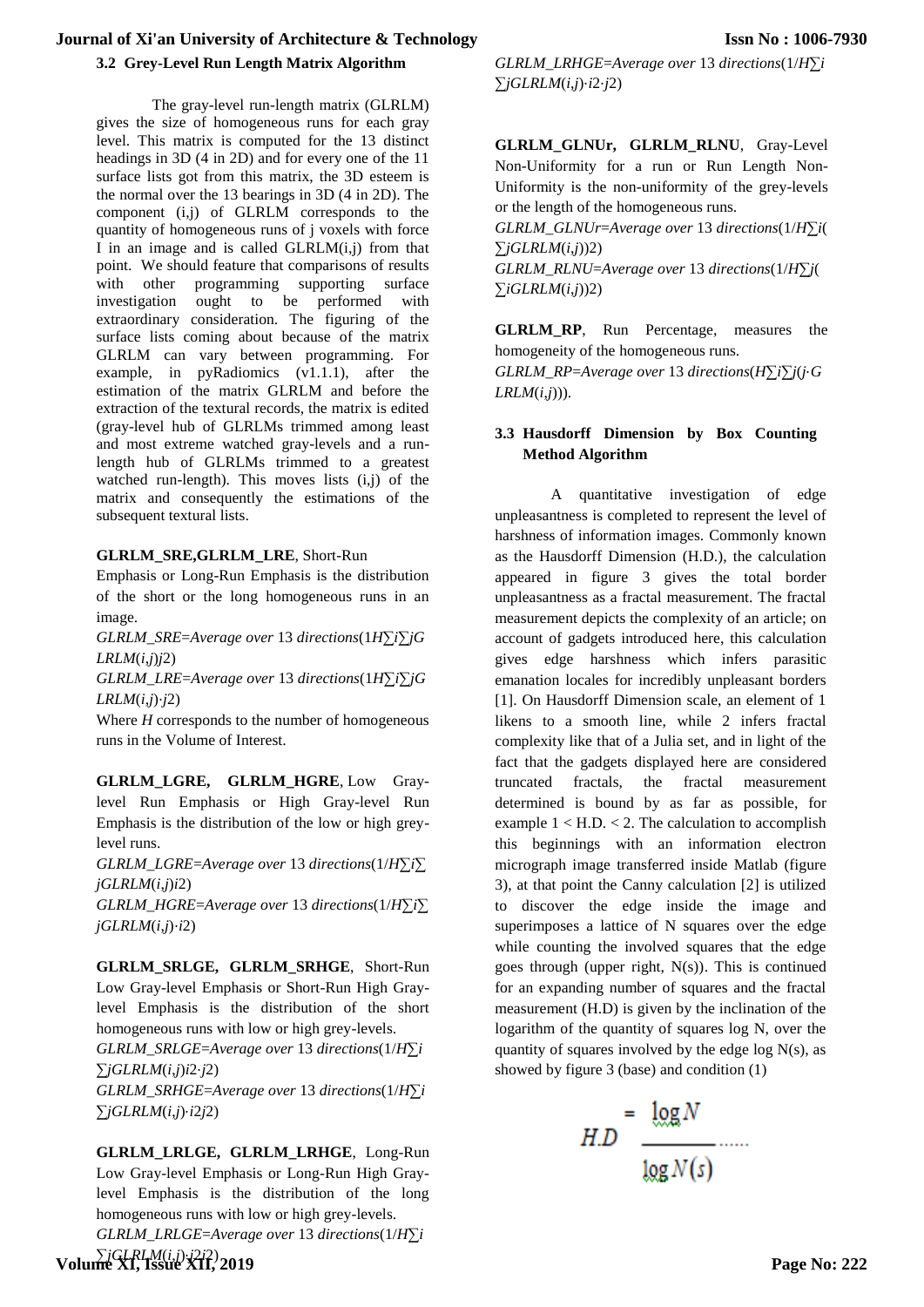**3.4 Classification**

In the classification step, it is meant to coordinate the examples to the closest classes according to their element spaces with insignificant blunder. The exhibition of the classifier relies upon well-characterized properties.

Classifiers can be analyzed in two gatherings, conventional and smart. Conventional classifiers are based on Bayesian choice hypothesis which is a measurable technique. K closest neighbors (kNN), Fisher's straight classifiers, greatest likelihood, paired tree strategy, and multivariate Gaussian models are for instance of conventional classifiers. In this investigation, the kNN strategy was utilized for the iris recognition framework.

#### *3.4.1 K- Nearest Neighbor (k-NN) Algorithm*

KNN is a nonparametric calculation and it very well may be utilized for both classification and relapse in the example recognition applications. Nonparametric implies that no presumption has been made about the fundamental information or its circulation. K-NN is perhaps the least complex calculation in machine learning. It is less complex and takes less time when compared to different classifiers (ANN, SVM, and so on.) [6].

In this technique, information classification is made according to a dominant part vote of its neighbors and the information is selected to the most common class among its k closest neighbors. For instance, on the off chance that k equivalent to 1, at that point the information will be allocated to the class of that 1-closest neighbor. Interestingly, before characterizing, the properties of each class are unmistakably determined ahead of time. What's more, the presentation of the framework is influenced by variables, for example, the similitude measure, the quantity of adequate practices in the example set, and the edge esteem. In any case, the most significant control parameter is the quantity of closest neighbors (k). The given example is grouped by looking at the separations to the closest neighbor k [7].

The capacity learned in the k-NN calculation can be discrete and genuine esteemed. In discrete-esteemed capacities, xr is the example point to be characterized and xs is the learning point. Loads equivalent to 1 at a common Euclidean separation (  $ci=1, i=1, 2, \ldots, p)$  [8].

#### **3.4.2 Support Vector Machine (SVM)**

SVM is applied for the classification of information individuals. Information individuals or in information focuses there are two things that might be certifiable or faker. The careful strategy is **Volume XI, Issue XII, 2019** to arrange the two information focuses is hyperplanes. The edge indicates the greatest width in the hyperplanes. The support vector is the informational index used to characterize the vectors [11]. To separate among objects of different class enrollments are known as hyperplanes classifiers. Support Vector Machines are explicitly to play out this kind of activity. In the event that the informational collections are not took into account isolating the hyperplanes, all things considered, utilize a delicate edge. It implies hyperplanes that different a considerable lot of the information focuses yet not all information focuses. To construct ideal hyperplanes, SVM applies an iterative preparing calculation that is utilized to decrease issue acknowledgment. SVM supports classification, relapse and furthermore it can deal with unmitigated factors and different continuous. For all out factors, different sham factors are made with 0 and 1.

## **4 RESULTS AND DISCUSSIONS**

The proposed framework is actualized in MATLAB 2013(b). To play out the examination, the images from the CASIA and UPOL database have been used. The subjective and quantitative examination of the framework is appeared in the underneath subsections.

#### *4.1 Qualitative analysis*

The qualitative analysis of the proposed iris recognition system is as shown below

#### **CASIA database:**



**(a) (b)**



 **(c) (d) Page No: 223**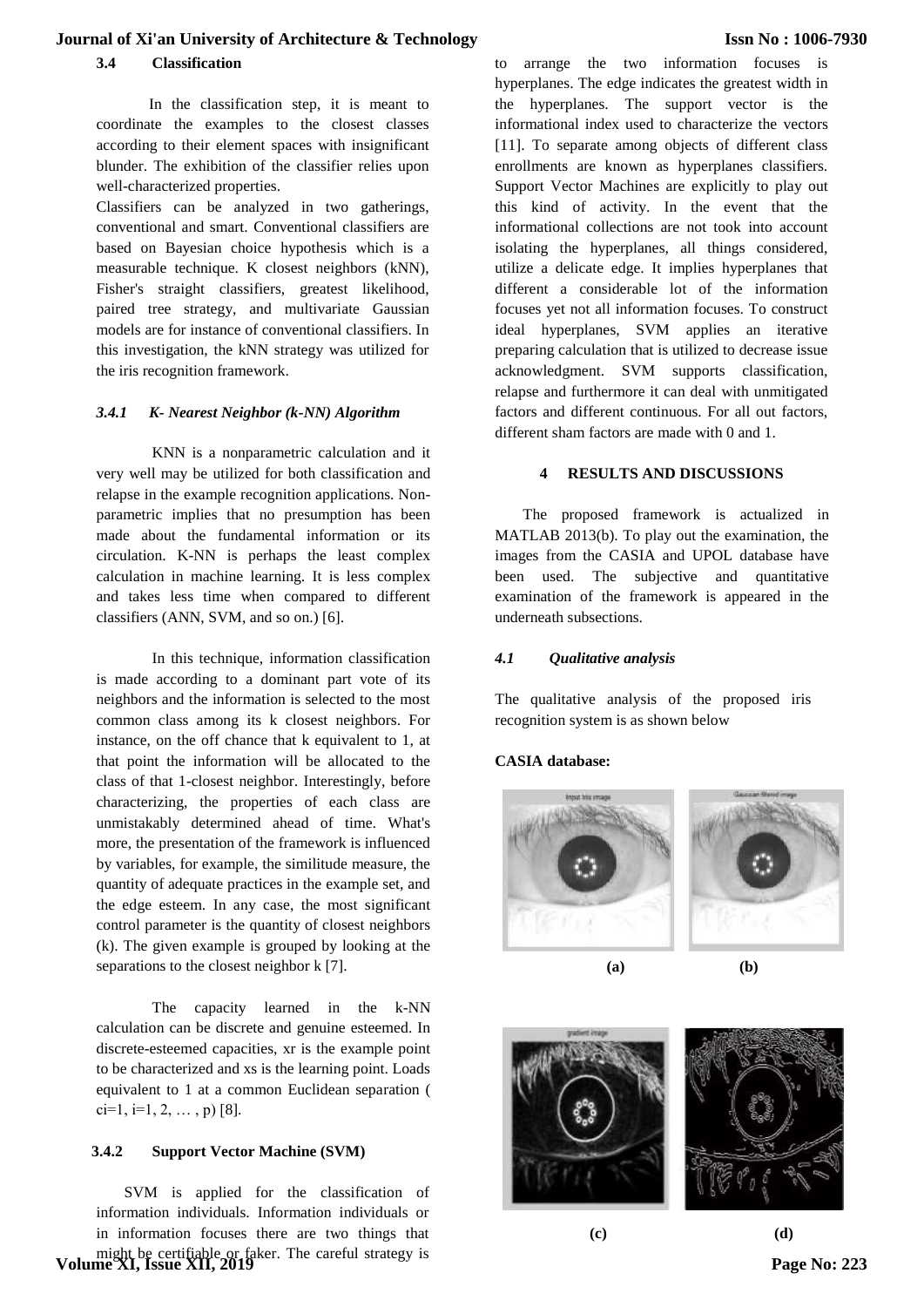

**Fig 5** Qualitative analysis CASIA database:(a) Input Image from CASIA database (b) Gaussian filter output (c) Gradient image (d) Canny Edge detection output (e) Pupil detection (f) Iris detection (g) Normalized image of **Daugman's** rubber sheet Model output (h) Toggle filter output

#### *4.2 Quantitative analysis*

The statistical analysis of the proposed system is evaluated by the accuracy parameter.

*Table1. Quantitative analysis* Combined GLCM and GLRLM approach Indicates 50 person data feature

| Feature<br>extraction<br>technique | <b>GLCM+GLRLM</b><br>(UPOL<br>database) | <b>GLCM+GLRLM</b><br>(CASIA<br>database) |
|------------------------------------|-----------------------------------------|------------------------------------------|
| <b>Classifier</b>                  |                                         |                                          |
| <b>SVM</b>                         | 92.00%                                  | 68.00%*                                  |
| <b>KNN</b>                         | 75.8%                                   | 93.33%                                   |



**Fig 6** Comparative analysis of different Classifier





#### **5 CONCLUSION**

The proposed strategy includes the biometrics subtleties is separated by utilizing two systems, for example, GLCM (Gray Scale Co-occurrence Matrix) and Hausdorff Dimension (HD). From GLCM surface highlights like vitality, contrast, entropy, Correlation Coefficient, homogeneity is removed. Shape highlights like standard deviation, mean and shape highlights like region, border minor pivot length, significant hub length, robustness, whimsy are determined from Hausdorff Dimension (HD). Precision for CASIA database with combined GLCM+GLRLM approach which is most noteworthy among all other proposed approaches. The computation time required for GLRLM highlights is comparatively less. It is discovered that when various names for the SVM classifier get builds, at that point memory required playing out the classifier get an expansion. Later on, the exactness of the framework will increment by utilizing distinctive component extraction systems and classification methods. From the aftereffects of the proposed framework, it is concluded that KNN classifier gives 93.33%.

## **REFERENCES**

- 1. Kulkarni S. B., Shweta Shirodkar, Hegadi R. S. and kulkarni U. P., "Iris Recognition using Fusion of Gray Level Co-occurrence matrix and Gray Level Run Length Matrix", International Conference on Signal and Information Processing (ICSIP-2013) Bangalore, Volume: ISBN: 978-93-5107- 106- 8, pp. 241-246
- 2. Asim Ali Khan, Smriti Kumar, Mister Khan, Iris Pattern Recognition using Support Vector Machines and Artificial Neural Networks , International Journal of Innovative Research In **Page No: 224**